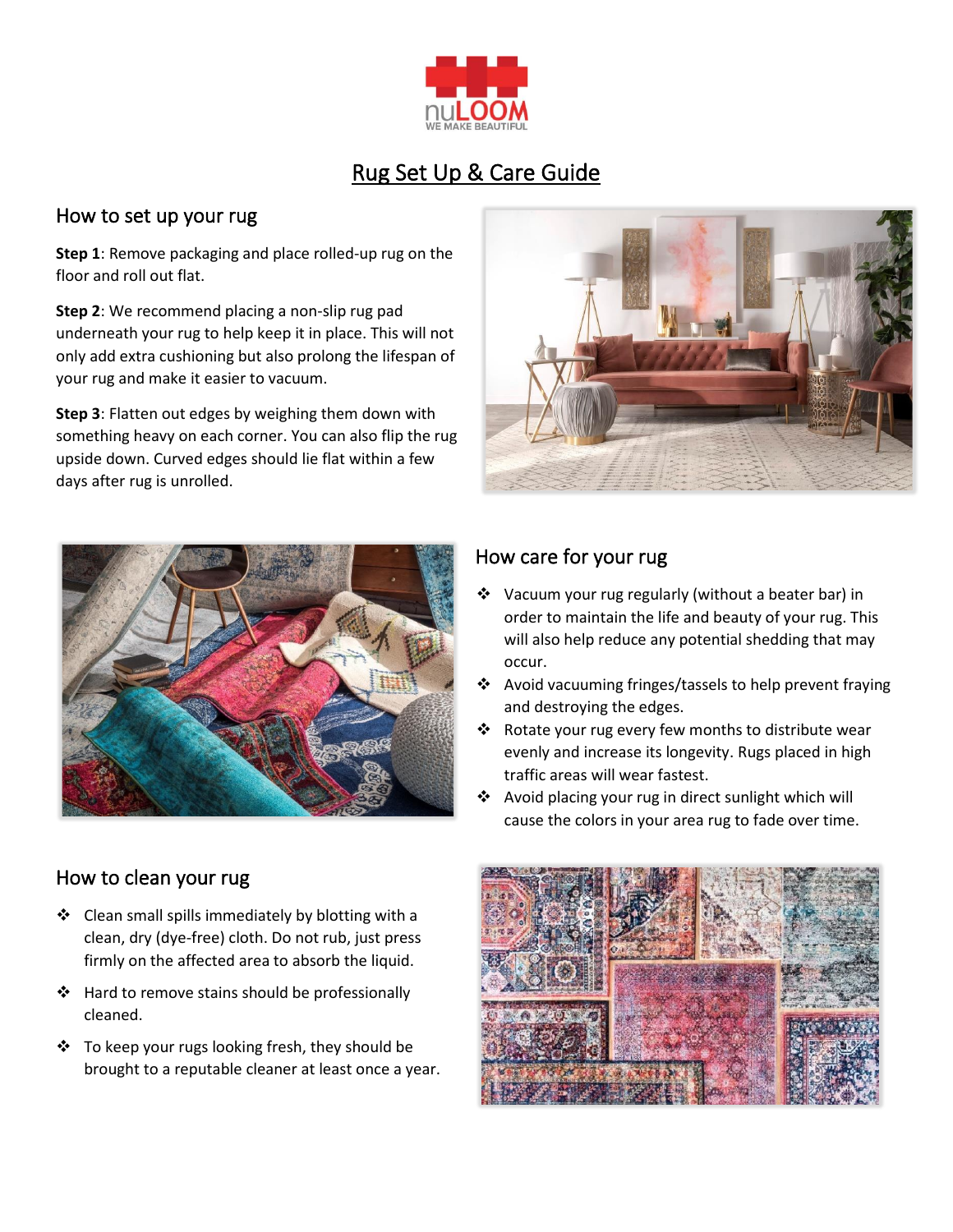

# Cleaning by Rug Type

#### Tufted/Hooked

- ❖ Remove loose or dry soil by shaking it off and blot wet stains with a clean cloth or sponge
- $\cdot \cdot$  For stubborn stains, it may be necessary to repeat the cleaning process, and/or softly brush the area during application.

Important note: Tufted/Hooked Viscose rugs should be vacuumed using a suction only attachment. Vacuum with the grain (run your hand along the surface of the rug to determine what direction the fibers run in). You may also use an electric carpet sweeper. Spills are best cleaned using an acetic or citric acid rinse instead of water, to lessen the possibility of discoloration.

## Indoor/Outdoor

Synthetic rugs designed for outdoor use may either be cleaned indoors using the general methods listed above, or they may be taken outdoors.

- ❖ Make sure to read the label on the back of your rug to ensure it is suitable for outdoor use! Not all synthetics are made for this purpose. Our website also features a category exclusive to outdoor rugs.
- ❖ Instructions for indoor/outdoor rugs: mix a small amount of clear, mild detergent with water. Use this to clean the entire rug surface and rinse with a garden hose.
- ❖ Allow both sides of the rug time to fully dry outdoors, in direct sunlight.





# Natural Fiber (Jute, Seagrass, and Wool)

- ❖ It is common for loose fibers to break down and pool underneath the rug surface. In addition to regular surface vacuuming, clean the floor under the rug.
- ❖ Sprouting is also common. "Sprouting" refers to loose rug fibers that poke up out of the rug surface. Do not pull these; snip down to the surface of the rug.
- ❖ Starting from the outer edge of a spill, blot gently toward the center using a clean white cloth.
- ❖ For stubborn stains, it may be necessary to repeat the cleaning process, and/or softly brush the area during application.
- ❖ Seek the assistance of a professional rug cleaner for any difficult to remove stains.